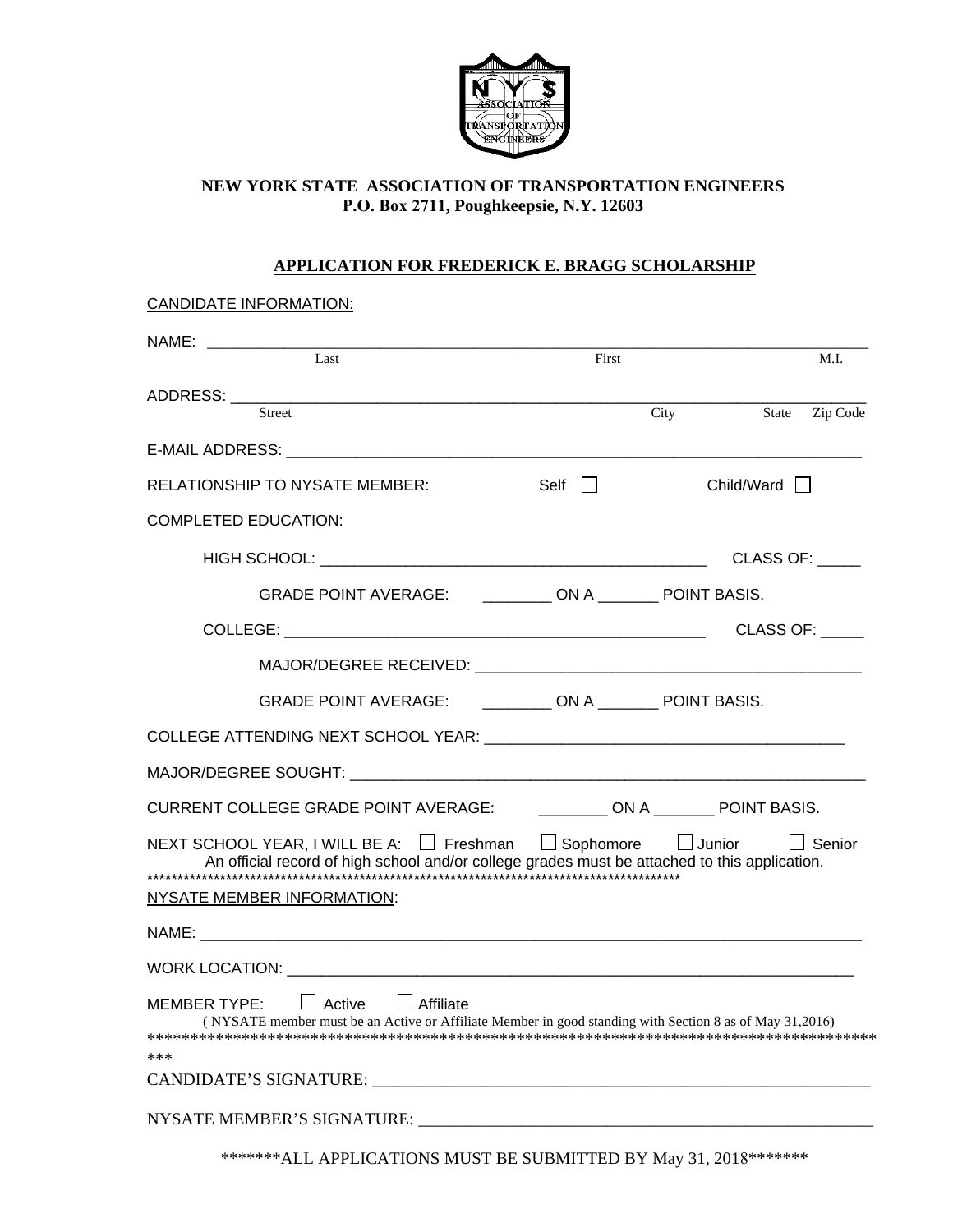## CANDIDATE INFORMATION: EXTRACURRICULAR ACTIVITIES

Please answer the following question in the space below and/or on attached sheet(s).

List your most important extracurricular and/or community service activities, and briefly describe your involvement in each activity. Please limit your list to a maximum of five activities.